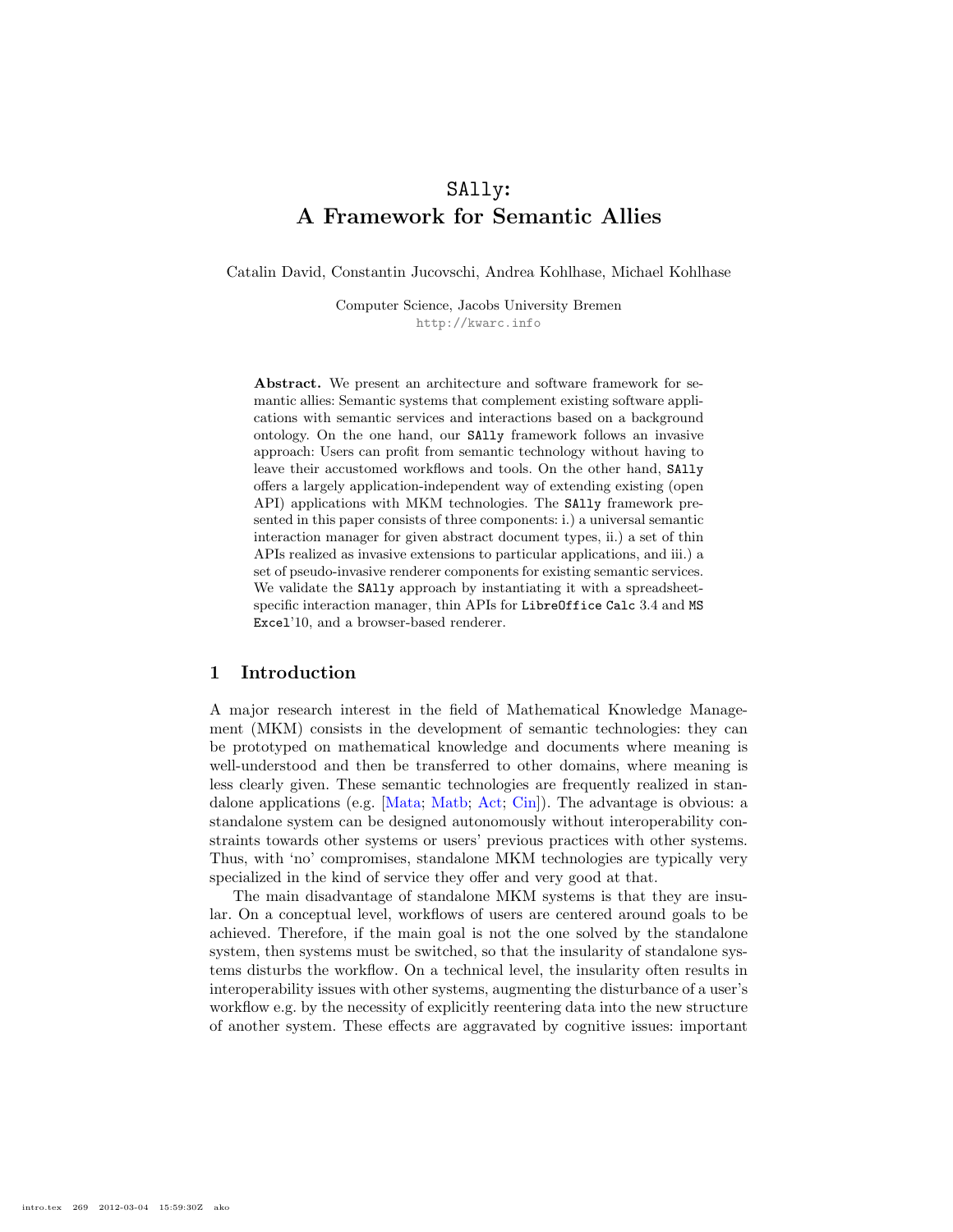context information and thus understanding may get lost when switching systems: [\[Joh10\]](#page-13-0) shows that even a focus change on a small laptop screen flushes information from short memory. All of these issues create a gap between standalone systems and other parts of the information infrastructure and workflows, and conspire to keep potential users from adopting standalone MKM systems.

In our earlier research on the adoption issue (cf. Semantic Authoring Dilemma; see [\[Koh05\]](#page-14-2)), we have argued for the creation of invasive semantic technology, i.e., a technology, where the semantic services are embedded in (figuratively: invade) the host application, so that the services can draw on users' previous knowledge and experience with well-known authoring tools. This approach was inspired by HCI-driven "directness" requirements in [\[HHN85\]](#page-13-1) and Software-Engineering-driven re-use ideas in [A $\beta$ m03]. To this end we developed the semantic LATEX authoring environment "STEX" [\[JK10;](#page-13-2) [KKL10\]](#page-13-3), or the MS Excel'03 add-in "SACHS" [\[KK11\]](#page-13-4) as a semantic extension of a spreadsheet document.

In our latest project "SiSsI" (Software Engineering for Spreadsheet Interaction) we now want to transfer the semantic functionalities in SACHS to more spreadsheet systems: Spreadsheet users are locked into different applications like LibreOffice Calc, MS Excel'10, or GoogleDocs for reasons beyond our control. But offering SACHS functionality as *invasive* technology, every new application would induce a development effort similar to the original one for SACHS, as the functionality has to be re-created in differing application contexts and programming languages. Moreover, architectural differences like the ones between desktop applications, server-based web applications or even mobile apps, pose radically different solutions for accessing the background ontology or visualizing its knowledge (e.g. in a graph viewer). Differing security issues complicate the picture even further.

The central idea to address these issues is based on a combination of the Semantic Illustration architecture in [\[KK09\]](#page-13-5) with a new approach towards invasive design. This gives rise to an innovative framework for semantic extensions that we present in this paper. This framework realizes an "invasive" user experience not by re-implementing semantic technologies in the host system, but by letting e.g. a separate MKM system contribute semantic services and interactions to the host user interface, managed by a 'semantic ally'. In Section [2](#page-2-0) we first elaborate on the combination of Semantic Illustration and invasive design, followed by a presentation and discussion of the "SAlly" architecture, which allows to build semantic allies, reusing MKM components and technologies to drive down the cost.

In section [3](#page-5-0) we validate and report on our experiences with a first implementation "Sissi" of this SAlly framework. We review related work in Section [4](#page-9-0) with respect to (semantic) extensions of document players and compare it with SAlly. In Section [5](#page-11-0) we summarize SAlly and draft upcoming projects.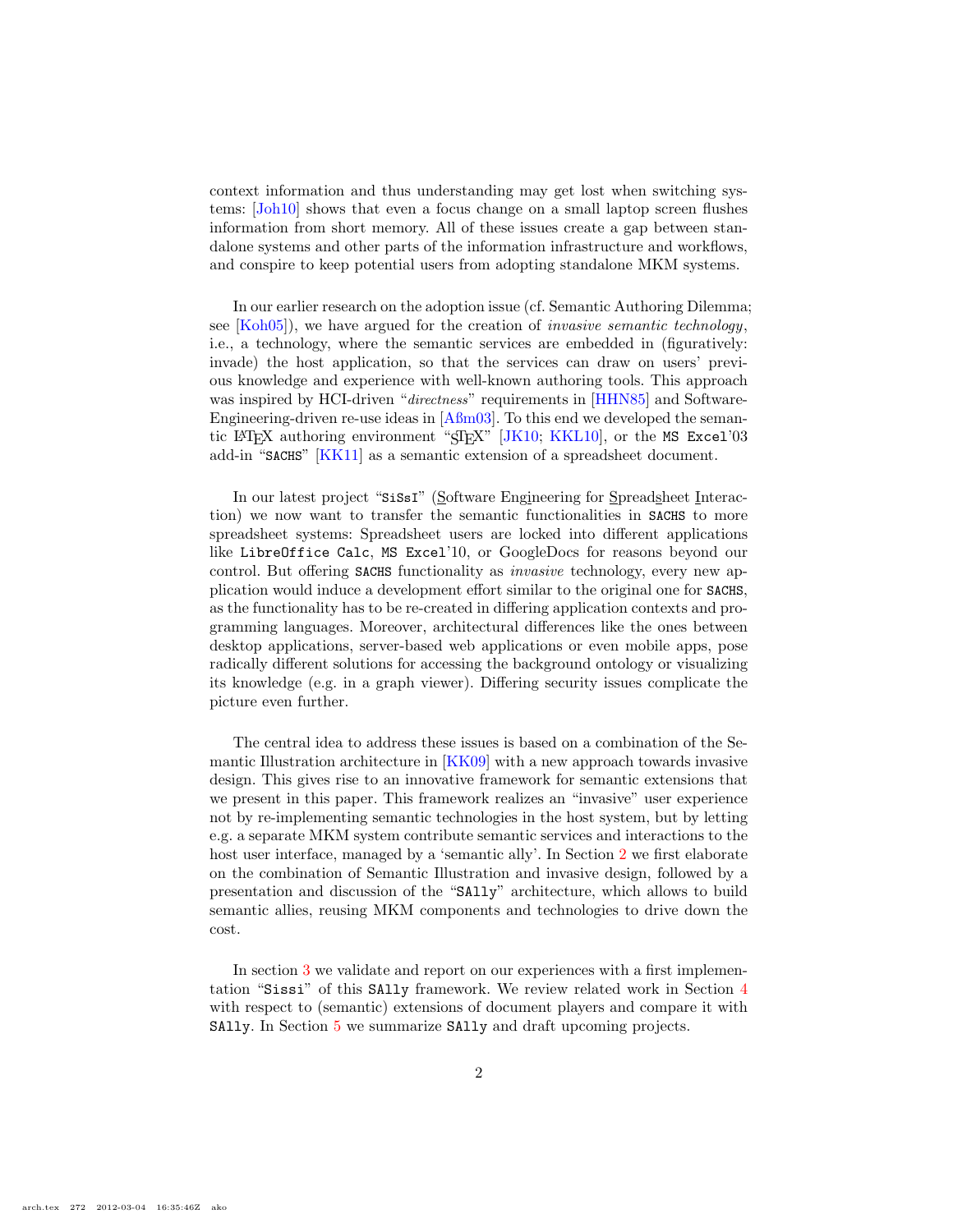# <span id="page-2-0"></span>2 The SAlly Framework

First we recap the conceptual underpinnings of our Semantic Illustration approach and sketch invasive design as an efficient replacement for invasive technology. Then we combine both approaches into a framework for semantic allies: SAlly. Taking the standpoint of SAlly being a mashup enabler in Subsection [2.2,](#page-3-0) conceptual tasks and responsibilities of each component within SAlly are marked and explained.

### 2.1 Invasive Design via Semantic Illustration

In the **Semantic Illustration**  $KK09$  architecture semantic technology is made fruitful by "illustrating" existing software artifacts semantically via a mapping into a structured background ontology  $O$ . We consider an underlying "illustrator" and interaction manager a semantic ally. Semantic services can be added to an application  $A$  by linking the specific meaning-carrying objects in  $A$  to concepts in  $\mathcal{O}$ , that is  $\mathcal{A}$  and  $\mathcal{O}$  are connected via a **semantic link**; see [\[KK09\]](#page-13-5) for a thorough discussion of the issues involved.

We combine that with a new approach to software design we call invasive design to obtain the same effect as invasive technology does. We observe that a service S feels embedded into an application A if it occupies a screen-area  $\mathcal{D}_S$ that is part of the area  $\mathcal{D}_{\mathcal{A}}$  originally claimed by the application itself: if the screen area  $\mathcal{D}_{\mathcal{S}}$  'belongs' to  $\mathcal{A}$  in this way and the service  $\mathcal{S}$  was requested by the user from within  $A$ , then the user *perceives*  $S$  as an application-dependent service  $S_A$ , see for example Chapter 1:"We perceive what we expect" in [\[Joh10\]](#page-13-0). This perception is amplified, if a service and its request refer to the local semantic objects, we speak of "contextualized" services if they make use of this effect (compare with, e.g. [\[MDD09\]](#page-14-3)).

In semantic allies the semantic link between  $A$  and  $O$  drawn on by semantic services  $S$  given by Semantic Illustration provides such a contextualization. In particular,  $S$  does not need to be implemented as application-specific invasive technology. From a technological standpoint, a thin client (see e.g. [\[NYN03\]](#page-14-4)) invading  $A$  is sufficient to obtain the advantages of invasive technology in the eyes of the user. This means especially, that development costs can be drastically reduced. The only condition for  $S$  consists in being able to strictly outsource application-dependent parts. Note that this is again an instance of the neverending quest for the separation of content and form, therefore semantic services should not have big difficulties in adhering to this premise.

Thus, the combination of Semantic Illustration and invasive design results in a framework for semantic allies, which we call "SAlly". In a nutshell, it has three components:

- a platform-independent semantic interaction manager "Sally" (as a semantic ally), that has access to contextualizable semantic services, and that
- partners with a set of invasive, thin, application-specific " $\text{Alex}_{\mathcal{A}}$ ", that essentially only manage user interface events in  $A$ , and that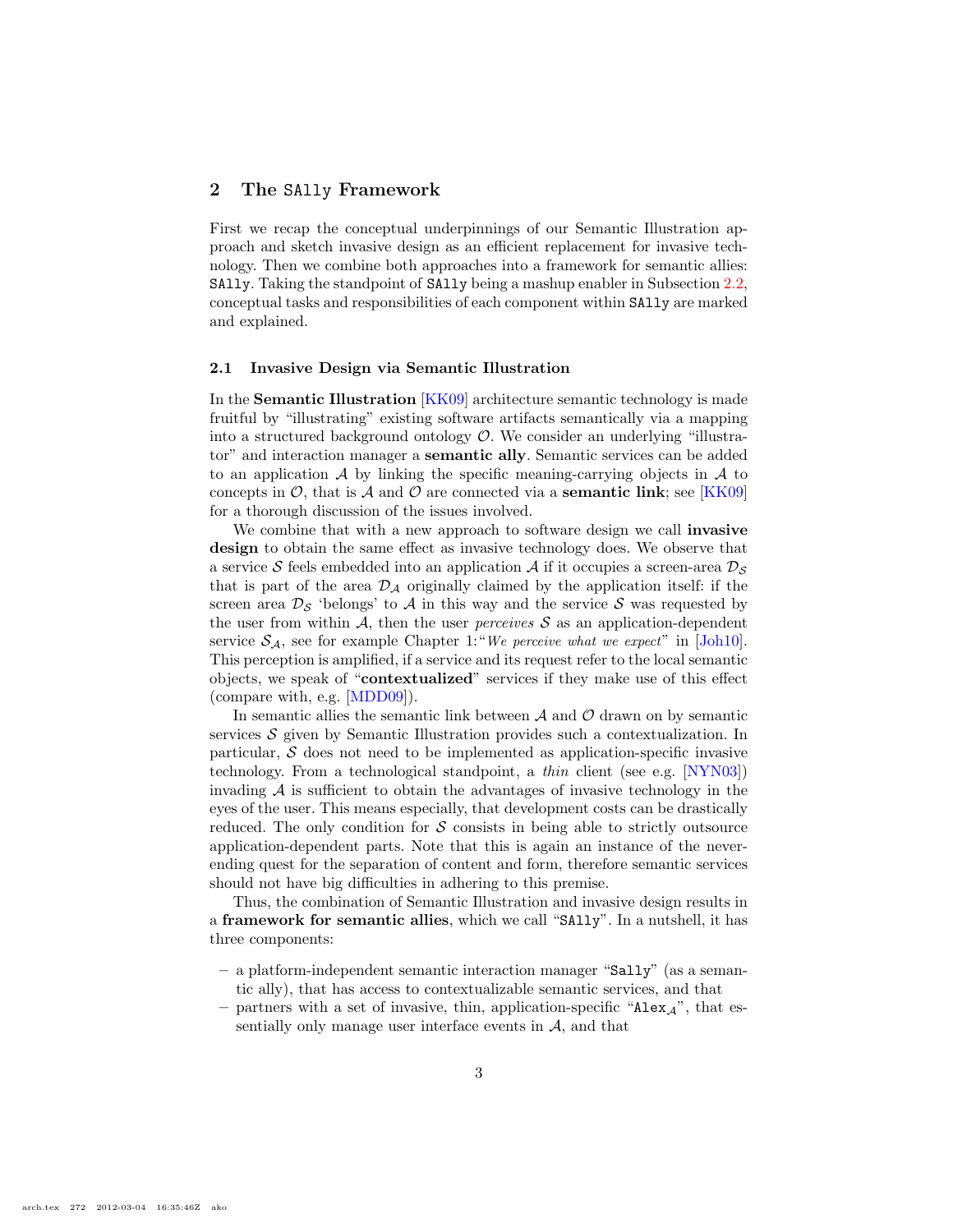$-$  has access to a set of application-independent screen area managers "Theo<sub>n</sub>" that can render the available services.

Note that we restrict our attention here to applications which come in the form of a "document player", i.e., whose purpose is to give the user (read/write) access to structured data collections that can be interpreted as "documents" or "collections of documents" in some way. Prime examples of this category of applications include office suites, CAD/CAM systems, and Web2.0 systems.

#### <span id="page-3-0"></span>2.2 The SAlly Framework as a Mashup Enabler

We have observed above that functionalities of a semantic extension system can be realized with invasive design. The SAlly framework introduced in this paper is based on the additional observation that the pertinent semantic extensions are already largely implemented in web-based Mathematical Knowledge Management systems (wMKM), and that semantic allies can be realized by mashing up wMKM systems with the original application. But in contrast to traditional mashups, which integrate web data feeds in a broad sense into web portals, the SAlly framework mashes up the GUIs of wMKM systems and applications themselves. In this sense, the SAlly framework can be considered a mashup enabler, a system that transforms otherwise incompatible IT resources into a form where they can be combined.

Let us assume S to be a wMKM system drawing on an ontology  $\mathcal{O}^{1}$  $\mathcal{O}^{1}$  $\mathcal{O}^{1}$ . In the SAlly framework, the task of the mashup enabler between  $A$  and  $S$  then is split into three parts (see Figure [1\)](#page-3-2).



<span id="page-3-2"></span>Fig. 1. SAlly as a Mashup Enabler for Semantic Allies

<span id="page-3-1"></span><sup>&</sup>lt;sup>1</sup> For the sake of the exposition we assume that  $S$  runs as a web service and is accessed via the Internet, but nothing hinges on this; for offline situations,  $S$  could be started locally. However, since  $\mathcal O$  is probably be biggest investment necessary for enabling semantic services via Sally, a shared, web-accessible mode of operations for  $S$  is probably the most realistic until we have distributed MKM systems.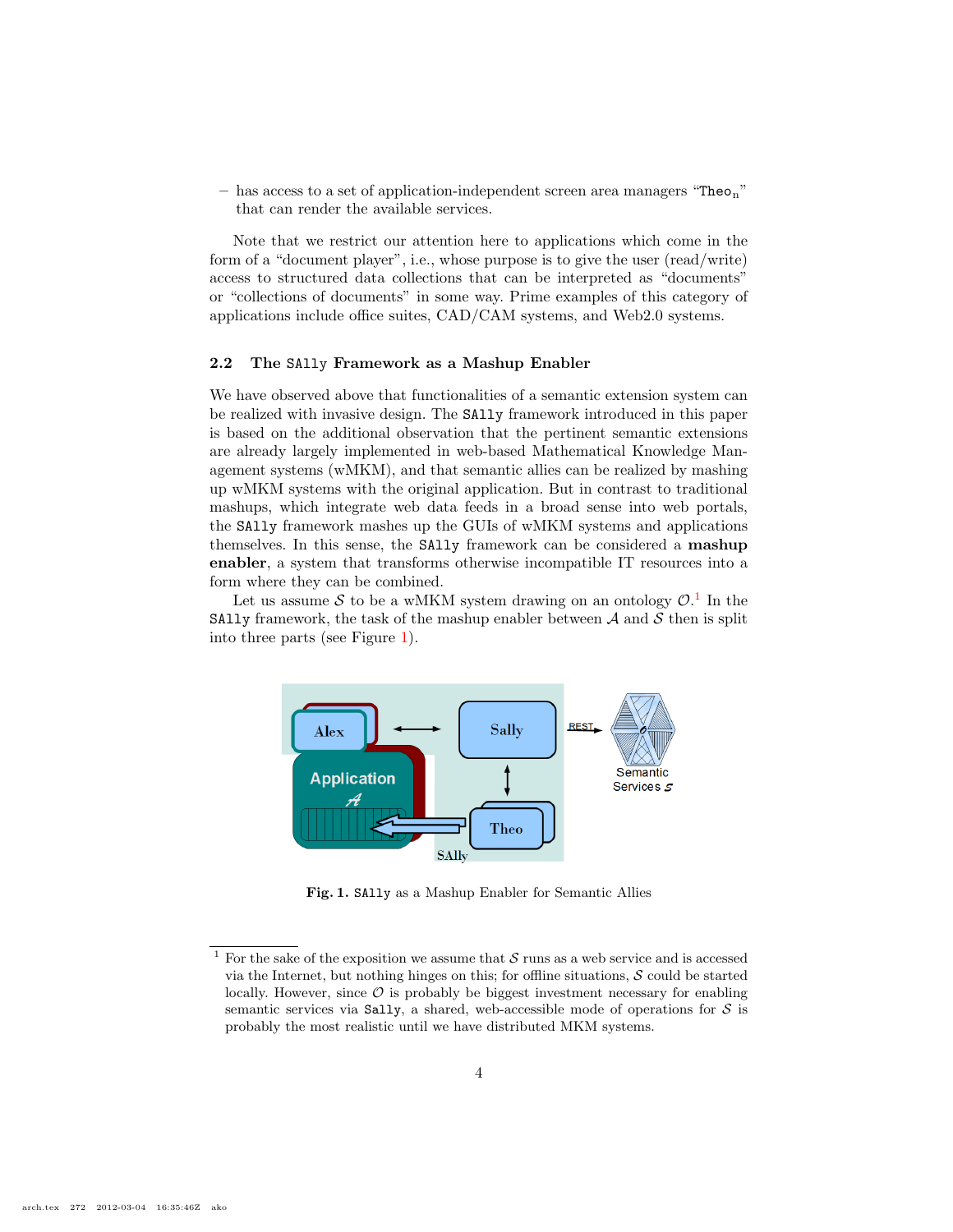- Sally The main part of the mashup enabler is realized in the "Sally" component which integrates the functionalities of  $A$  and  $S$  into a joint user interface and interaction model and thus realizes the semantic extension functionality for A. Sally can draw on an implementation of abstract document types, which on the one hand abstract from the particulars of the data structures in A and on the other hand tie particular interactions to (abstract) document fragments. For instance, a click on a cell in a spreadsheet should lead to a different reaction than a click to a textbox in a presentation.
- Alex The application  $A$  is extended by a slim API "Alex"<sup>[2](#page-4-0)</sup> that reports and executes relevant user interactions with A like cell clicks in spreadsheets to and from Sally. It allows to store a semantic illustration mapping, i.e., a mapping between semantic objects in  $A$  and concepts in  $\mathcal{O}$ , with the document itself. Note that any open API of an application  $A$  provides us with an opportunity for invasion as it allows decentralized business developments. But the 'thickness' of any Alex built on this correlates directly with the dependency of the SA11y instance to  $A$ . This dependency may have unforeseen consequences; in the SACHS project, for instance, we were confronted with an automatic Windows security update that made the used sockets inoperative, so that this dependency resulted in a stableness issue for our semantic extension.
- Theo To enable invasive design, a screen-area manager Theo<sup>[3](#page-4-1)</sup> is needed.  $S$ supplied content is embedded as "popup" into the GUI of A. This embedding can be implemented at two levels: *natively*, if  $A$ 's GUI allows to embed browser layout engines or at the operating system level by superimposing browser windows over the GUI of  $A$ . Given enough care the latter solution can be made very similar to a native integration from a user point of view.

Note that nowadays software applications come in three flavors: traditional desktop applications, web/browser-based applications, and mobile apps. SAlly can cope with all of these, if we are flexible in the deployment of the SAlly components:

- 1. For a desktop application, the components of SAlly run as local processes and use a runtime environment for a browser layout and interaction engine to provide operating-system level GUI embedding (see Figure [1\)](#page-3-2).
- 2. For mobile apps, the application comes in two parts, the document and the core data structures reside on an application server  $\mathcal{A}_{core}$ , whereas (some of) the user interface functions  $(\mathcal{A}_{UI})$  run on the mobile device in the respective app execution environment. In this situation (see Figure [2\)](#page-5-1), we usually cannot assume that a local process can be started, so the SAlly components must run as web services on a SAlly server. Here, Alex is realized as a web service that (a) distributes the user interaction events to  $\mathcal{A}_{core}$  and Sally,

<span id="page-4-0"></span><sup>&</sup>lt;sup>2</sup> Note that the Alex is the only real "invasive" part of SAlly, we have named this system after Alexander the Great; one of the mightiest invaders in history.

<span id="page-4-1"></span><sup>3</sup> German readers may recognize, that "Theo" is a shorthand for "Karl-Theodor" as someone who pretends towards others that he does something, but in fact he's doing something else.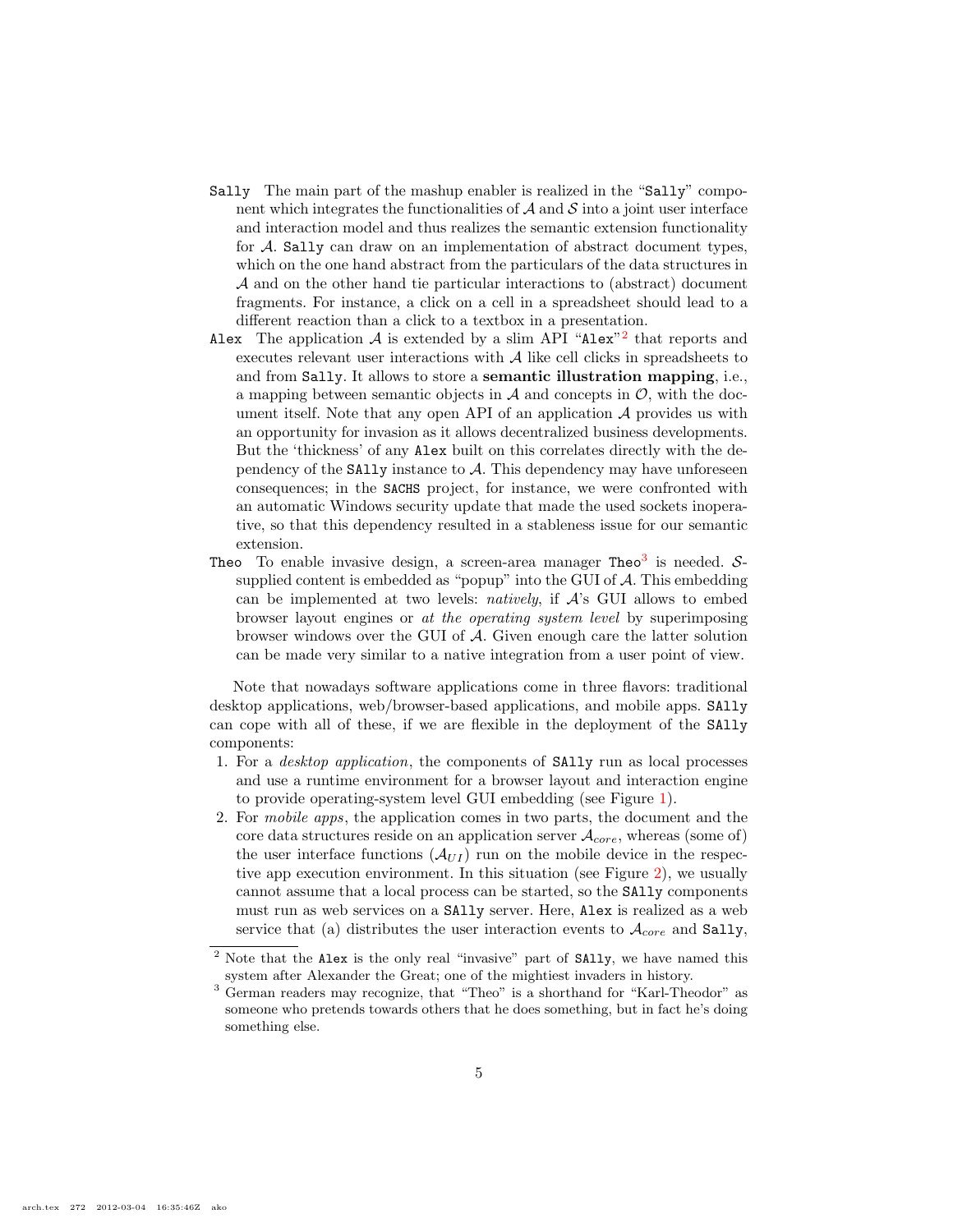

<span id="page-5-1"></span>Fig. 2. SAlly for Mobile Apps

and (b) aggregates the contributions of  $\mathcal{A}_{core}$  (HTML pages) with those from the semantic services (via Sally and Theo) into a consistent aggregated user experience.

3. For browser-based applications, one of the scenarios above applies: If we cannot start processes (e.g. in locked down web-kiosk-style situations) we use the "mobile apps" framework, otherwise a desktop-like deployment may have advantages. In this case, Alex is realized as JavaScript browser extension that embeds wMKM content directly into the web document used as GUI by the application server.

Note that in all these cases, the SAlly components perform the same functions and communicate with each other in essentially the same way, even if two incarnations of SAlly differ in the way they deliver their GUI contributions.

Observe that we need a two-way communication between Alex and Sally to realize even simple semantic interactions, whereas Sally and the wMKM system  $S$  can restrict their communication to a client-server communication, where Sally takes the role of a client. For the browser-based case, communication between the browser and Alex as well as between Alex and the app server is unidirectional REST (Representational State Transfer). Observe also that for the "mobile apps" case, the setup in Figure [2](#page-5-1) is only possible, if the communication between the respective app server and app execution environment relies on open APIs or open Standards so that Alex can be positioned as a 'man in the middle'. This requirement is the analogue of the "open API" requirement postulated for the desktop application case.

# <span id="page-5-0"></span>3 A Validation of of the SAlly Framework

In order to validate the SAlly architecture, we have implemented it for spreadsheet systems within the SiSsI project. Concretely, we have realized Alexes for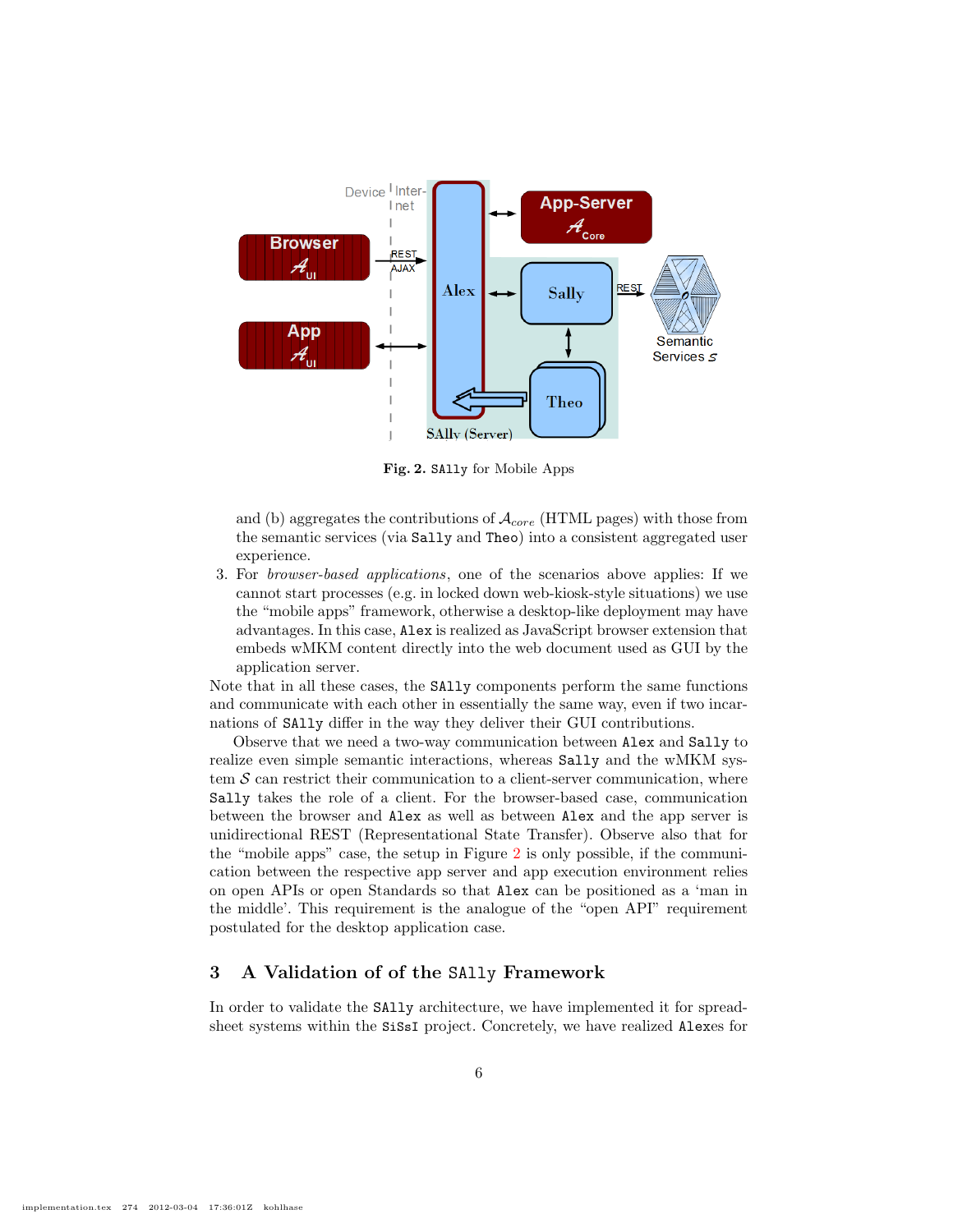LibreOffice Calc 3.4 [\[Lib\]](#page-14-5) and MS Excel 2010 to show the feasibility of the framework, but also to get first measures on the efficiency of the SAlly setup. In order to evaluate the new aspects of the SAlly framework, our goal was to reach feature parity with and compare the actual expenditures of doing so for two essential semantic services offered by the SACHS system for MS Excel 2003 spreadsheets:

Definition Lookup  $\mathcal B$  Semantic Navigation in SACHS Here, the event of a cell click triggers the semantic interaction that the user had previously chosen. If she opted for a "Definition Lookup", then SACHS displays the definition from the background ontology (associated with the selected cell via the semantic illustration mapping) as a native MS Excel popup close to the chosen cell. If the found definition involves other concepts that are semantically linked to cells in the spreadsheet, then the "Semantic Navigation" service (enabled in SACHS' dependency graph display option) allows the user to navigate to the resp. cell on click of the according graph's node.

### 3.1 Sissi: An Implementation of SAlly

In the following we describe the realized components of SAlly in the SiSsI project, which show the feasibility of SAlly.

#### Alex<sub>A</sub>: Managing Interface Events

Our Alex instance for LibreOffice "Alex<sub>Calc</sub>" uses LibreOffice's Java open API for communication tasks as well as the OpenBasic backend for exporting and managing requested UI events. In contrast, the MS Excel 2010 Alex instance "Alex $_{\text{Excel}}$ " is solely based on .NET infrastructure (here C#).

Due to SAlly's invasive design requirement the employment of semantic services is done from within the respective application, therefore  $\texttt{Alex}_\text{Calc}$  and  $\texttt{Alex}_\text{Excel}$  are responsible for starting and stopping Sally. Note that from the user's perspective a semantic ally is started, so the menu entry is called "Sally". To support multiple document types (like spreadsheets, presentations, or texts), Alex identifies itself and its document type to Sally during initialization. It also transmits to Sally the semantic illustration mapping stored with the spreadsheet document. Now, Sally as the semantic ally takes on responsibility for all semantic interactions. For the moment, the Alexes only

- report  $A$  cell click events to Sally together with the cell's position information (X- and Y-coordinates in pixels) and the user's display option (definition lookup or graph exhibition), and
- move the cursor to a cell when requested from Sally.

In particular, the Alexes indeed stay very thin. Depending on future semantic interactions based on other semantic objects, the UI listeners and UI actions have to be extended. But note that the former extensions are mere expansions of the listeners, that already are in place, and that the latter will handle nothing more complicated than the resp. semantic objects.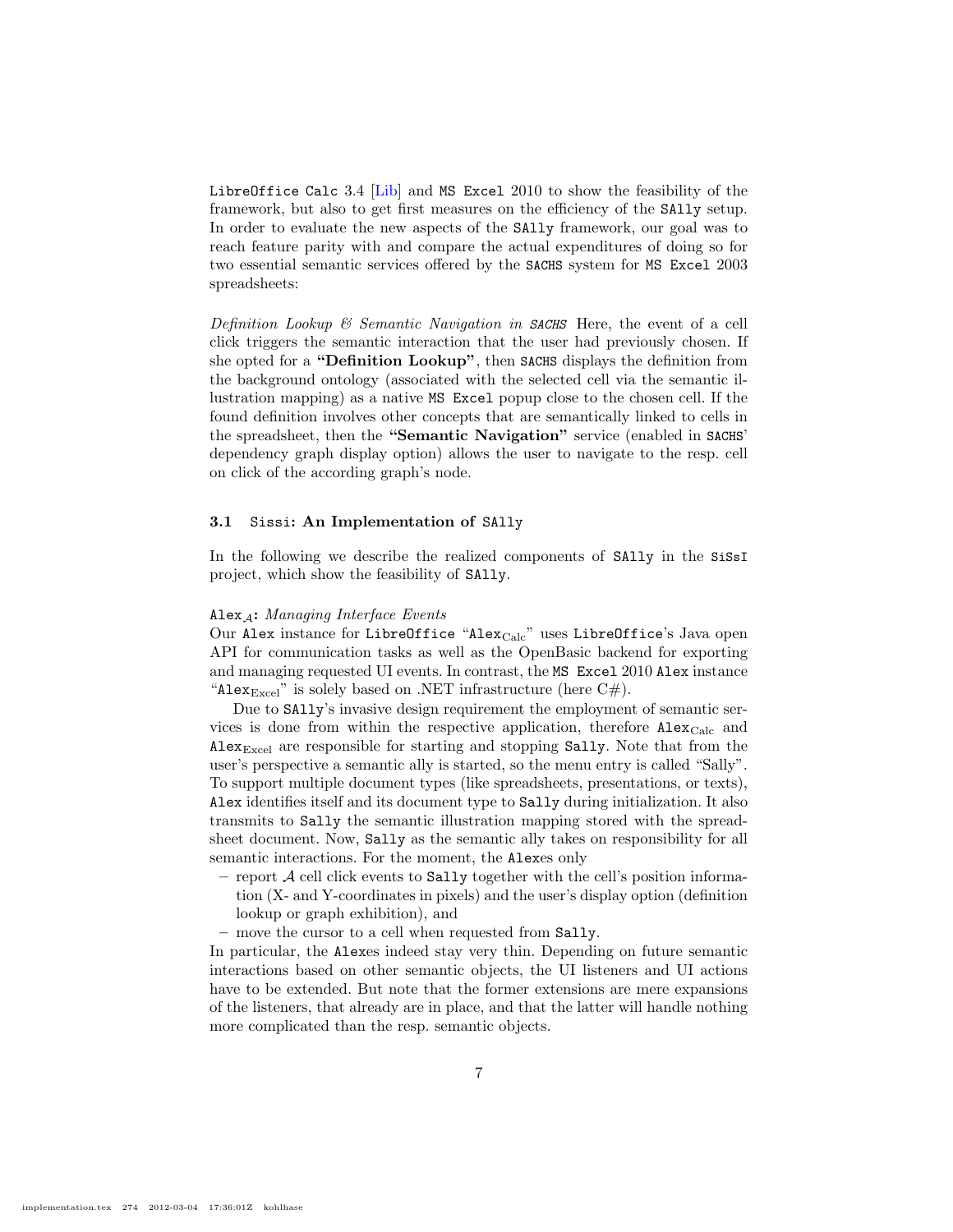#### Sally: Merging Interfaces and Interactions

Sally is the central interaction manager of the SAlly framework and can be used universally for all kinds of semantic services. As we have seen in Figures [1](#page-3-2) and [2,](#page-5-1) Sally comes in two flavors, one for a desktop setting and one for a webbased application. These two only differ in the communication to their respective Theos and possibly Alexes. Concretely, we have only implemented the desktop variant for now. As Sally has to be cross-platform, it is implemented in Java making use of a Socket and WebSocket server for communication. Sally keeps an abstract model of the documents played in the application, an abstract interpretation mapping based on this, and maintains an abstract model of the UI state. These abstractions are useful so that Sally can communicate with different Alexes/Theos. To avoid hard-coding the set of services, Sally will query the wMKM system for the services available for the respective document types registered by the Alexes connected to Sally.

#### Theo: Managing Screen-Area

The main purpose of the Theo component is to provision interface items upon re-quest by Sally. This component is realized as an instance of XULRunner [\[Xulb\]](#page-14-6) — the naked layout and communication engine behind Mozilla Firefox and Thunderbird. The layout of the interface items is given in the XUL format [\[Xula\]](#page-14-7) and the interactions are handled via JavaScript. For math-heavy applications, it is important that Theo allows HTML5 presentation of any interface item (buttons, text boxes, etc.) and text content. Note that Theo only concentrates on the rendering of interface elements, acting as a renderer for Sally, which sends content, placement and size information via Web Sockets<sup>[4](#page-7-0)</sup>. Note that the communication channel is bi-directional: Theo events (e.g. clicking on a node in a dependency graph) are communicated to Sally, which then coordinates the appropriate reaction.

### wMKM = Planetary: Provisioning Semantic Services

For Sissi, we (re-)use much of the Planetary system [\[Koh+11;](#page-13-6) [Planetary\]](#page-14-8) as the underlying wMKM system. The Planetary system is a Web 3.0 (or a Social Semantic Web) system for semantically annotated technical document collections based on MKM technologies. The background ontology  $\mathcal O$  for semantic illustration is stored as a collection of documents in a versioned XML database, that indexes them by semantic functional criteria and can then perform server-side semantic services. Results of these queries (usually fragments selected/aggregated from  $\mathcal{O}$ ) are transformed to HTML5 via a user-adaptive and context-based presentation process.

#### 3.2 Discussion

To gain an intuition on the runtime-behavior of the SAlly framework let us look at the new realization of SACHS functionality described earlier:

<span id="page-7-0"></span><sup>4</sup> The natural communication via sockets is prohibited by XULrunner for security reasons; Web Sockets provide a safer abstraction that we can use in this context.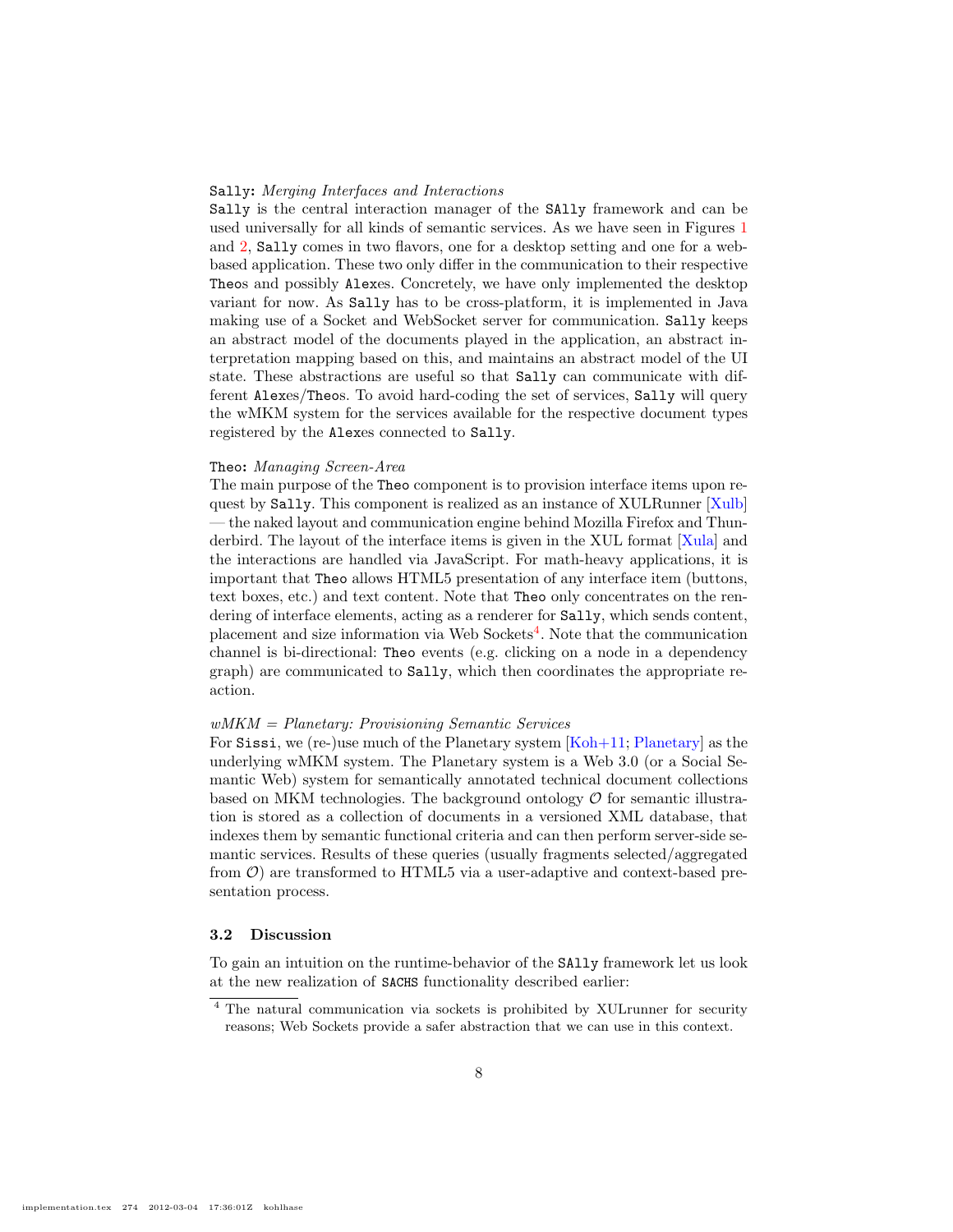Definition Lookup & Semantic Navigation in Sissi In the Sissi implementation (see Figure [3\)](#page-8-0), Alex responds to a click of cell [E5] by requesting a definition lookup window from Sally, which requests an HTML5 document from the wMKM system  $S$ , on whose arrival Theo overlays the A-GUI at the appropriate



<span id="page-8-0"></span>Fig. 3. Definition Lookup in Sissi

location with a browser window containing the requested information.



<span id="page-8-1"></span>Fig. 4. Semantic Navigation in Sissi

Now, let us look at Figure [4,](#page-8-1) which presents the dependency graph of cell [D15], that is, the graph of "Actual Expenses per time at SemAnTeX Corp". The nodes in this graph are hyperlinks to their (via the semantic illustration mapping) associated cells. For example, the concept "Actual

Utility Costs" from  $\mathcal O$  is associated with cell range [B10:D10] on the same worksheet. If the user clicked this node, then Theo – which is in control of the window that displays the dependency graph – reports this click event to Sally, that interprets it as a navigation request and relays this to Alex, which in turn moved the cursor to cell  $[D10]$  in the GUI of A (based on the evident heuristic). Note that semantic navigation works workbook wide and can be extended to go across. Figure [4](#page-8-1) is a screenshot taken from a LibreOffice Calc document on a Linux machine, which verifies Sissi's platform- and application independence.

This means that we reached feature parity wrt. SACHS' definition lookup and semantic navigation as described. But even with these very limited Alex prototypes we already obtain some semantic features that go beyond the old SACHS implementation: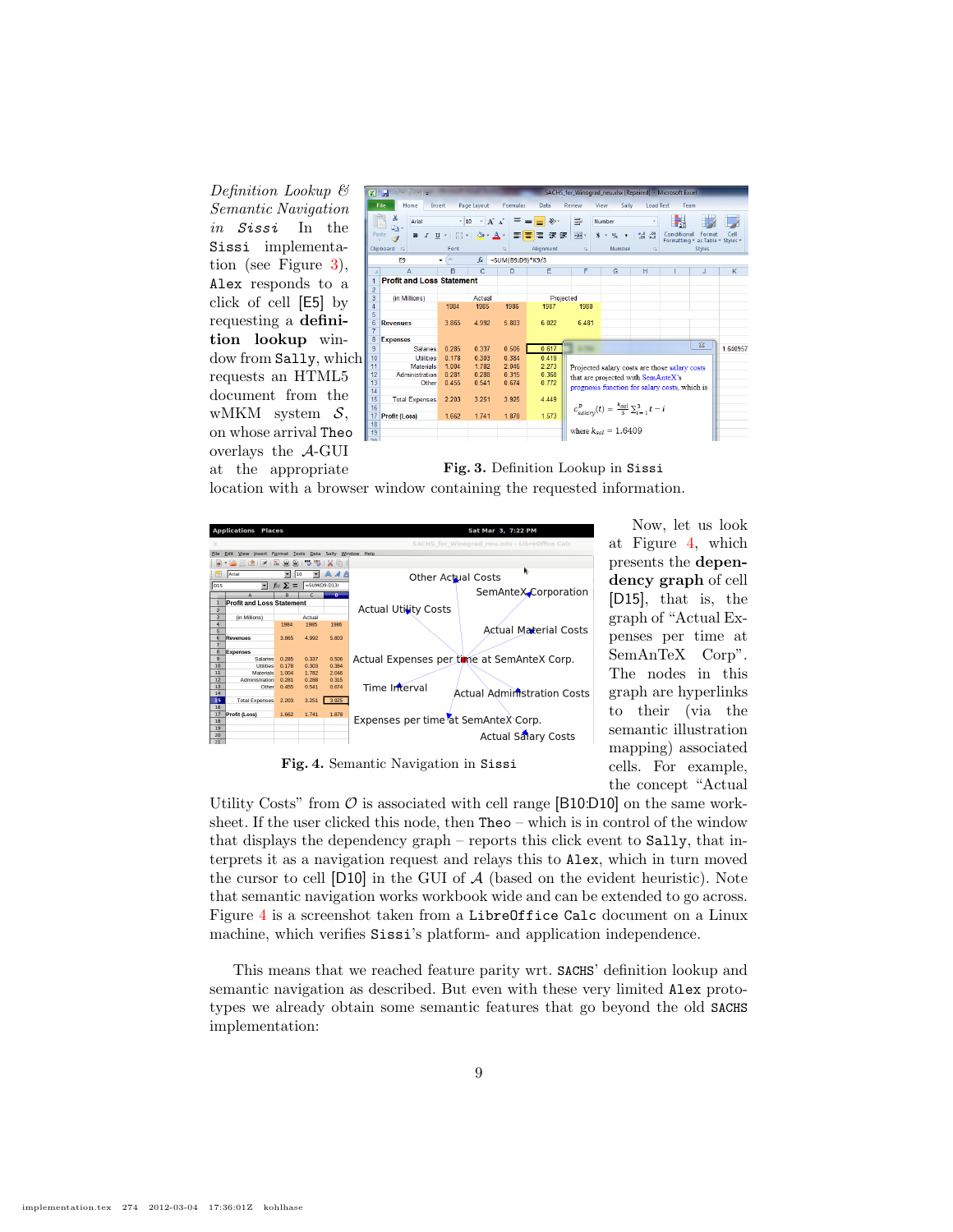- 1. The JOBAD interaction framework employed in Planetary allows to make the interactions semantically interactive by embedding semantical services in them as well [\[GLR09\]](#page-13-7). For instance, if a fragment of the definition lookup text (e.g. "salary costs" in Figure [3\)](#page-8-0) is linked to an ontology concept that is itself associated with a cell in this workbook (in our example, "salary costs" are associated with the cell range [B5:D5]), then semantic navigation (which was hard-coded top concept graphs in SACHS) comes for free.
- 2. The SACHS system was severely limited by the fact that native MS Excel 2003 popups are limited to simple text strings, which made layout, formula display, and interactivity impossible. In the SAlly framework, we have the full power of dynamic  $HTML5<sup>5</sup>$  $HTML5<sup>5</sup>$  $HTML5<sup>5</sup>$  at our hands. In particular, OpenMath formulae can be nicely rendered (see Figure [3\)](#page-8-0), which gives spreadsheet users visual (and navigational) support in understanding the computation (and the provenance) of the respective values.
- 3. Planetary has an integrated editing facility that can be used for building the background ontology as an invasive service and with a little bit more work on Sally, it can be used for managing the semantic illustration mapping.

Note that in the SAlly architecture, Sally is a reusable component, which implies that Planetary services offered via Sally are open to other applications A as long as they have access to a suitable (thin)  $\texttt{Alex}_\mathcal{A}.$ 

To conclude our discussion let us see how our initial claim that the SAlly framework allows the rapid deployment of semantic services in applications holds up to the implementation experiences. Naturally, the development time of  $\text{Alex}_{\text{Calc}}$  cannot be considered separately as it is indistinguishable from the expenditures for developing SAlly and Sissi up to this point. But we can look at  $\texttt{Alex}_\texttt{Excel}$  and its development costs: Even though the author was not familiar with the MS Excel .NET backend, he succeeded building  $\texttt{Alex}_\text{Excel}$  in about 40 hours. Actually, much of this time was not spent on realizing the basic functionality, but on getting around idiosyncrasies of the MS Excel system. For instance, MS Excel removes the cell focus markers, when the spreadsheet window loses focus (which it necessarily does in the SAlly framework, since the Theo supplied window gets the focus, as Theo is a separate process).

# <span id="page-9-0"></span>4 Related Work

We have presented the **SALLy** framework as a mashup enabler for semantic services with already existing applications, that allows to use those services from within these applications to overcome users' potential motivational bootstrap hurdles, i.e., that yields invasive design. Here, we want to portray SA11y's contribution by assessing related work. In particular, we review existing relevant (semantic) extensions of document players resp. documents and the frameworks used with respect to our architecture.

<span id="page-9-1"></span><sup>&</sup>lt;sup>5</sup> and thus in particular HTML+CSS for text layout, MathML for formula display, SVG/Canvas for diagrams, and JavaScript for interactivity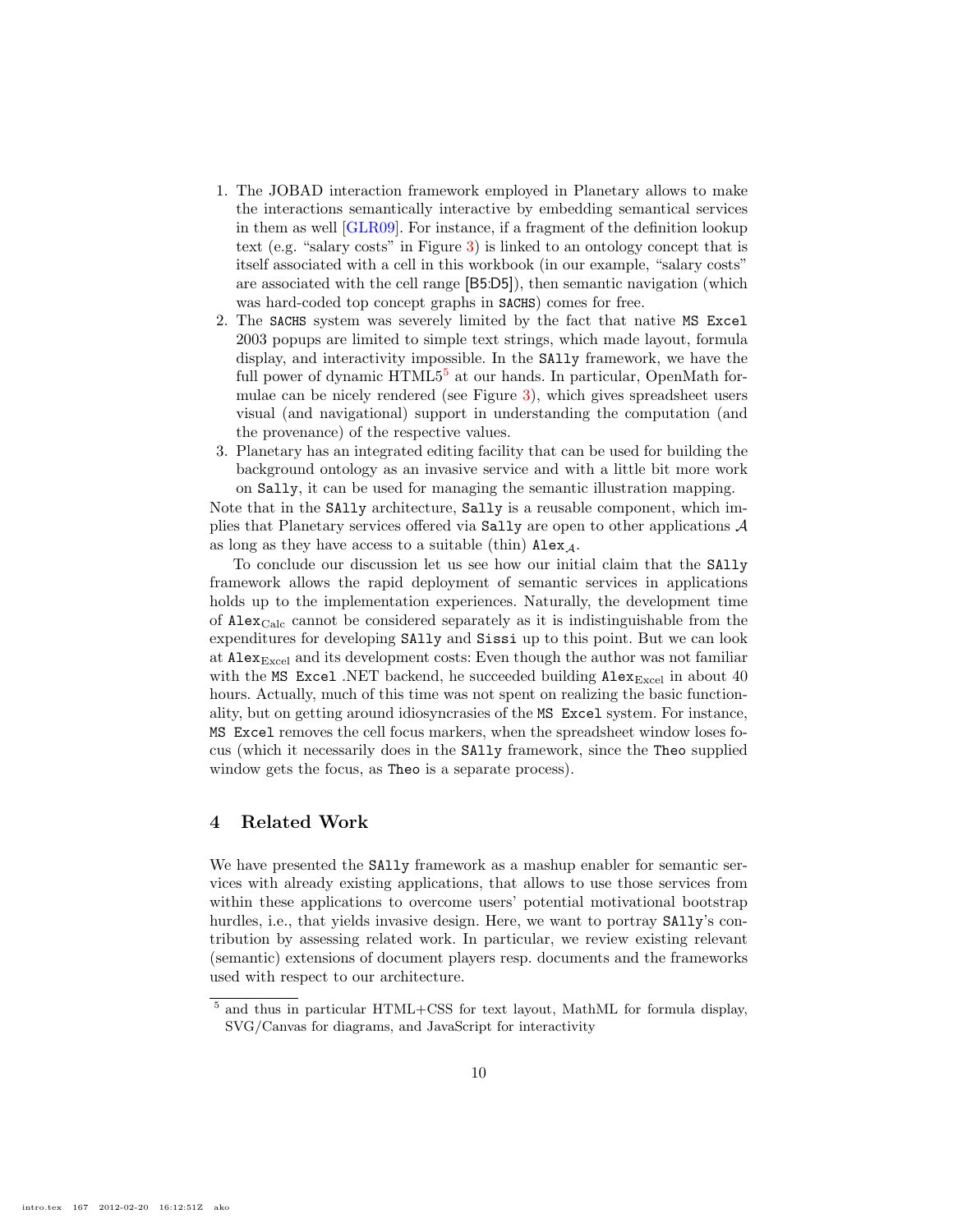In recent years, a big variety of mashup enablers was created. "Greasemonkey" [\[Pil05\]](#page-14-9) is a well-known example for a client-side extension of a web browser. In particular, it is a Firefox extension that allows to write scripts to persistently alter web pages for a user on the fly. But Greasemonkey as well as those other mashup enablers are limited to offer resulting web services. With the SAlly architecture a very different kind of service is enabled: an application-based service. Note that this application might be a web app, but can also be a desktop-centered component of an office suite.

We can also consider **SAlly** as a *mashup builder* like "Marmite" [\[WH07\]](#page-14-10). This specific one aligns programs and their data flows and is realized as a proxy server, that mediates between a web browser and a webpage. Again, there seems to be an underlying assumption that mashups only live on the web, the very thing that SAlly extends.

When focusing on enabling semantic services as extensions of existing programs, we observe that the number of semantic service aggregators is on the rise. The web search engine "WATSON" [\[dM11\]](#page-12-3), a 'gateway' for the Semantic Web, for a web example, collects, analyzes and gives access to ontologies and semantic data on the Web. But the potential semantic services can only be used via a unified UI, so that such service aggregators have to be considered standalone systems, which we argued against in the introduction. Therefore, our SAlly framework only contains the aggregating component Sally, but separates its tasks via Alex and Theo.

There are desktop variants of semantic service aggregators like the "Semantic Desktop" [\[Sem\]](#page-14-11), which is an open-source semantic personal information management (PIM) and collaboration software system, that offers semantic services based on the relations of structured data of desktop applications. In particular, it uses desktop crawlers based on distinct document type- and application ontologies to collect metadata. Within the Semantic Desktop framework third party components can be integrated via pluggable adaptors. The services can be used by a user via a PIM-UI provided by the Semantic Desktop or via application-UIs that are extended by invasive technology. The cost and redundancy issues discussed in the introduction apply here as well, that is, the development costs for each semantic extension is very high. In the SAlly architecture only thin, invasive add-ons ("Alex"es) are necessary to provide the same user experience. Moreover, the Semantic Desktop focuses on services using automatically gathered semantic data based on ontologies of desktop applications. In contrast, SAlly centers around specific documents with their individual ontology given by a semantic illustration mapping.

"truenumbers" [\[Tru\]](#page-14-12) is a technology for supporting the representation, management and copy/pasting of engineering values as semantically enhanced data. It encapsulates for instance the magnitude and precision of a number, its units, its subject, and its context. The technology is realized as a set of plug-ins for e.g. Eclipse, MS Office, or Adobe PDF. The metadata are stored in hosted or private clouds and semantic services are offered via a Web client. We consider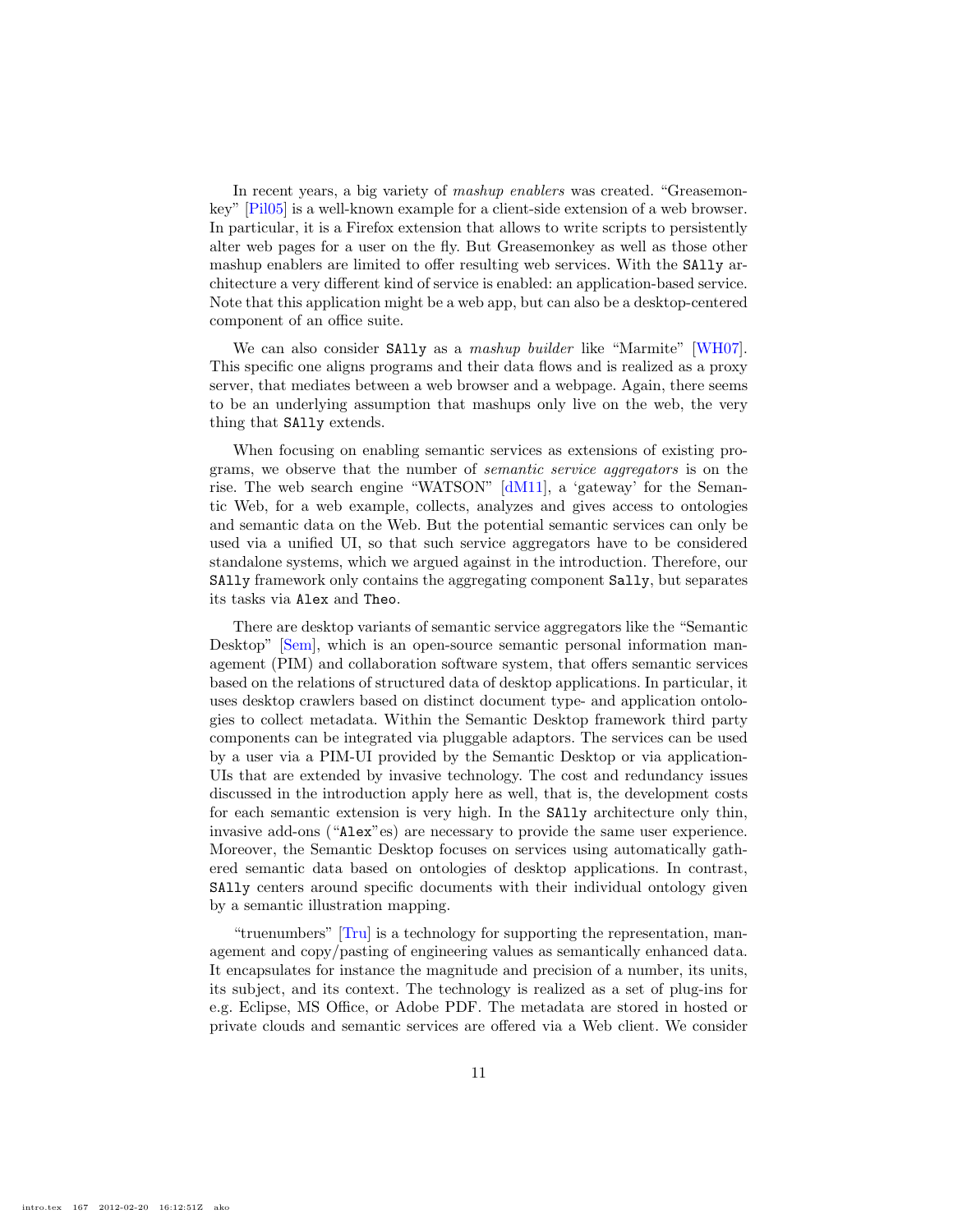truenumbers to be related closely to the SAlly. But as truenumbers only targets engineering values, its semantic objects are limited, and hence, its scope.

In the SAlly framework we are elaborating the idea of "Interface Attachments" [\[Ols+99\]](#page-14-13). These are small interactive programs that augment the functionality of other applications with a "minimal set of 'hooks' into those applications" [ibd., p. 191], where the hooks exploit and manipulate the surface representation of an application. We target with a Theo component this manipulation of the surface representation, but with our thin Alex component we only address the mentioned minimality of hooks, as our main goal does not consist in efficient service exploitation, but in the exploitation of the underlying semantics of a document played by an application. Note that our Theo is application-independent in contrast to "Interface Attachments"' manipulation hook. Moreover, with one Sally component we make complex services available to distinct applications.

"Contextual Facets" [\[MDD09\]](#page-14-3) are a UI technique for finding and navigating to related websites. They are built automatically based on an analysis of webpages' semi-structured data aligned to a user's short term navigation history and filter selection. They are contextual in the sense, that a user's recent and current webpage elements usage determines the context for available services (here, navigation links). In Sally, SAlly's interaction manager, we use users' interaction with semantic objects (that are given by an abstract document type) like clicking a cell as context for semantic services. The time component of user actions is not yet integrated within Sally. Note that we can consider a semantic ally as a contextual facet, so that the SAlly architecture is a transition from the "Contextual Facets" technique from a browser document extension to general document extensions via the underlying abstract document type. We also like to mention that MEDYNSKIY ET AL. report for their implementation "FacetPatch" that "participants in an exploratory user evaluation of FacetPatch were enthusiastic about contextual facets and often preferred them to an existing, familiar faceted navigation interface." [\[MDD09,](#page-14-3) p. 2013], which makes us hopeful for the adaptation of SAlly.

# <span id="page-11-0"></span>5 Conclusion and Future Work

We have presented the SAlly architecture and software framework that allows the user from within different standalone document players to use a semantic ally service (or semantic ally for short). From her point of view, she uses specialized semantic allies tailored to the respective application, whereas from a technical perspective, the main component of the framework is a single, universal semantic ally Sally mashing up distinct semantic services with the resp. application's GUI. This is possible due to an innovative task distribution in SAlly based on a combination of the Semantic Illustration architecture and invasive design.

In particular, the application-specific parts of a service are outsourced to Alexes, which are just responsible for managing the application's UI events and thus can be built thin. In our reference implementation for  $\texttt{Alex}_\text{Excel}$ , the development merely took a week. The rendering parts of a service are executed by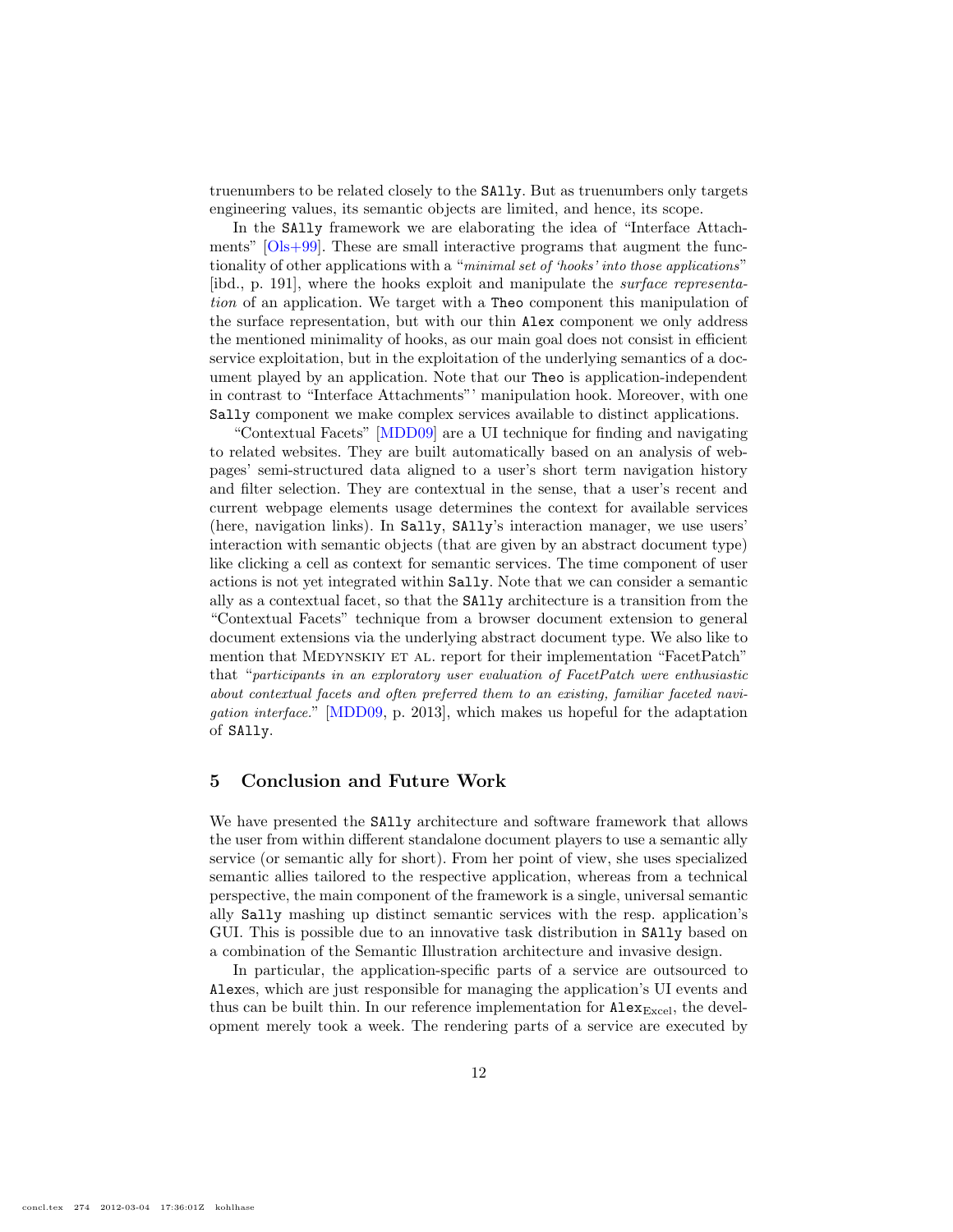Theos. Sally, the technical semantic ally, acts as an interaction manager between the components and services on the one side and the user on the other. As such it requires most development effort and time and incorporates thus substantial MKM technology.

Our particular Sally implementation in Sissi as of now is desktop-based and realized in Java, integrating much of the semantic functionality via webservices, and our Theo is browser-based. Therefore, our setup of SAlly is fully operating-system independent. So far we have only used Sally to mediate between different types of spreadsheet programs, in the future we want to exploit this to incorporate different applications with semantic allies. This will be simple for the other elements of the LibreOffice suite, hence, we are looking forward to blend semantic services between different document types in the near future. Moreover, work is currently under way on an Alex for a CAD/CAM system as envisioned in  $[K<sub>oh</sub>+09]$ . We expect the main work to be in the establishment of an abstract document model (which resides in Sally and is shared across semantic allies for CAD/CAM systems) and the respective background ontology.

Even though our work only indirectly contributes to the management of mathematical knowledge, we feel that it is a very attractive avenue for outreach of MKM technologies. For instance, in the SiSsI project for which we have developed the SAlly framework, we will use Sally to integrate verification of spreadsheet formulae against (formal) specifications in the background ontology or test them against other computational engines. In CAD/CAM systems the illustration mapping can be used to connect CAD objects to a bill of materials in the background ontology, which in turn can be used to verify physical properties (e.g. holding forces). Computational notebooks in open-API computer algebra systems like Mathematica or Maple can be illustrated with the papers that develop the mathematical theory. Theorem provers can be can be embedded into  $\overline{MS}$  Word,  $\dots$ , the opportunities are endless.

The SAlly framework is licensed unter the GPL and is available at [https:](https://svn.kwarc.info/repos/sissi/trunk/) [//svn.kwarc.info/repos/sissi/trunk/](https://svn.kwarc.info/repos/sissi/trunk/).

Acknowledgements The research in the SiSsI project is supported by DFG grant KO 2428/10-1.

# References

<span id="page-12-2"></span><span id="page-12-0"></span>

| [Act]          | ACTIVEMATH. URL: http://www.activemath.org (visited on                    |
|----------------|---------------------------------------------------------------------------|
|                | $06/05/2010$ ).                                                           |
| $[A\beta m03]$ | Uwe Aßmann. <i>Invasive software composition</i> . Springer, 2003, pp. I- |
|                | XII, $1-334$ . ISBN: $978-3-540-44385-8$ .                                |
| [Cin]          | <i>Cinderella: Interactive Geometry Software.</i> URL: $http://www$       |
|                | cinderella.de (visited on $02/24/2012$ ).                                 |
| [dM11]         | Mathieu dAquin and Enrico Motta. "Watson, more than a Seman-              |

<span id="page-12-3"></span><span id="page-12-1"></span>tic Web search engine". In: Semantic Web 2.1 (2011), pp. 55–63.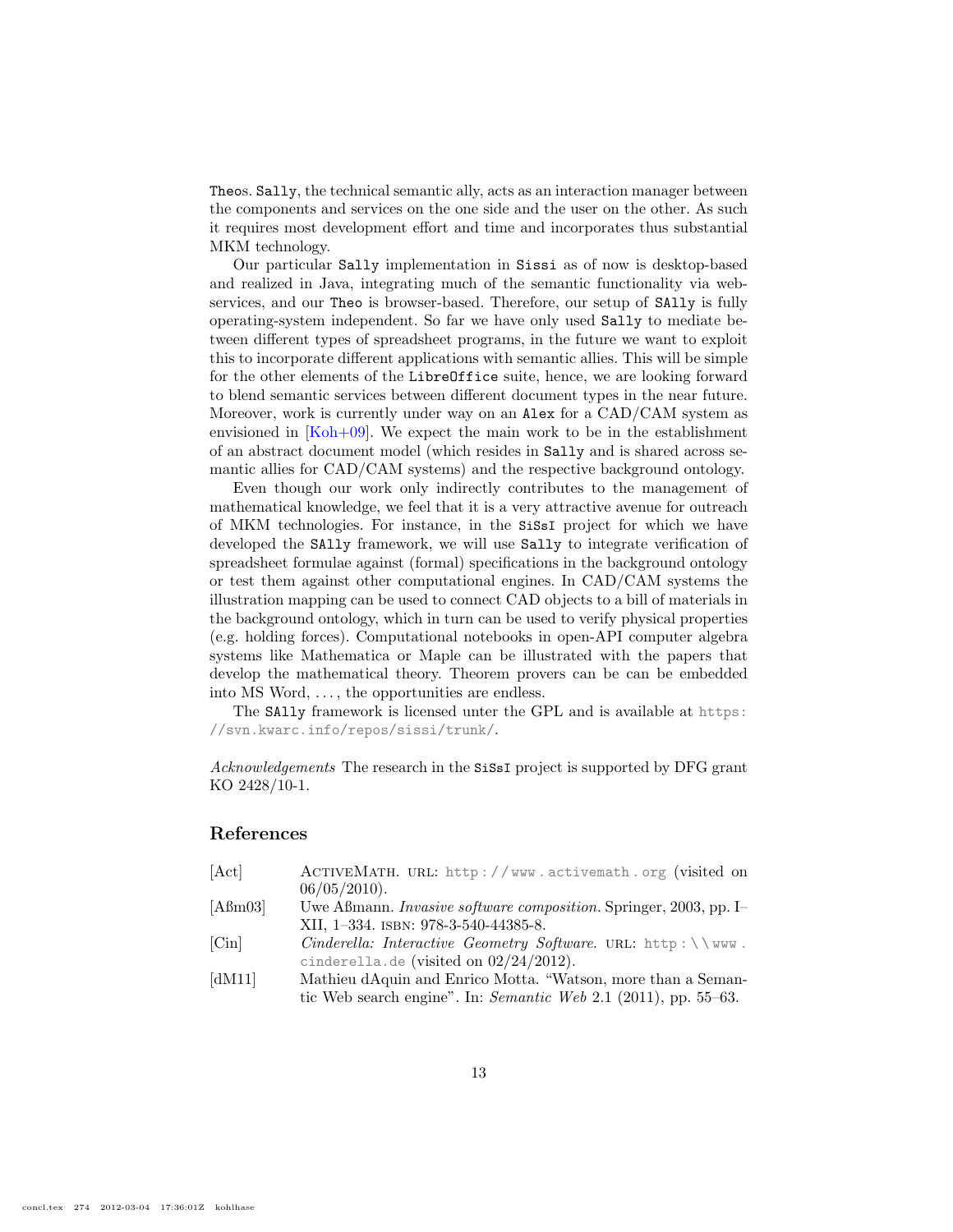- <span id="page-13-7"></span>[GLR09] Jana Giceva, Christoph Lange, and Florian Rabe. "Integrating Web Services into Active Mathematical Documents". In: MKM/Calculemus Proceedings. Ed. by Jacques Carette et al. LNAI 5625. Springer Verlag, July 2009, pp. 279–293. isbn: 978-3-642-02613-3. url: [https:](https://svn.omdoc.org/repos/jomdoc/doc/pubs/mkm09/jobad/jobad-server.pdf) [/ / svn . omdoc . org / repos / jomdoc / doc / pubs / mkm09 / jobad /](https://svn.omdoc.org/repos/jomdoc/doc/pubs/mkm09/jobad/jobad-server.pdf) [jobad-server.pdf](https://svn.omdoc.org/repos/jomdoc/doc/pubs/mkm09/jobad/jobad-server.pdf).
- <span id="page-13-1"></span>[HHN85] Edwin L. Hutchins, James D. Hollan, and Donald A. Norman. "Direct manipulation interfaces". In: Hum.-Comput. Interact. 1.4 (Dec. 1985), pp. 311–338. issn: 0737-0024.
- <span id="page-13-2"></span>[JK10] Constantin Jucovschi and Michael Kohlhase. "sTeXIDE: An Integrated Development Environment for sTeX Collections". In: Intelligent Computer Mathematics. Ed. by Serge Autexier et al. LNAI 6167. Springer Verlag, 2010. isbn: 3642141277. url: [http : / /](http://kwarc.info/kohlhase/papers/mkm10-stexide.pdf) [kwarc.info/kohlhase/papers/mkm10-stexide.pdf](http://kwarc.info/kohlhase/papers/mkm10-stexide.pdf).
- <span id="page-13-0"></span>[Joh10] Jeff Johnson. Designing with the Mind in Mind: Simple Guide to Understanding User Interface Design Rules. Morgan Kaufmann Publishers, 2010.
- <span id="page-13-5"></span>[KK09] Andrea Kohlhase and Michael Kohlhase. "Semantic Transparency in User Assistance Systems". In: Proceedings of the  $27<sup>th</sup>$  annual ACM international conference on Design of communication (SIG-DOC). (Bloomington, Indiana, USA, 2009). Ed. by Brad Mehlenbacher et al. ACM Special Interest Group for Design of Communication. New York, NY, USA: ACM Press, 2009, pp. 89–96. doi: [10 . 1145 / 1621995 . 1622013](http://dx.doi.org/10.1145/1621995.1622013). url: [http : / / kwarc . info /](http://kwarc.info/kohlhase/papers/sigdoc09-semtrans.pdf) [kohlhase/papers/sigdoc09-semtrans.pdf](http://kwarc.info/kohlhase/papers/sigdoc09-semtrans.pdf).
- <span id="page-13-4"></span>[KK11] Andrea Kohlhase and Michael Kohlhase. "Spreadsheets with a Semantic Layer". In: Electronic Communications of the EASST: Specification, Transformation, Navigation – Special Issue dedicated to Bernd Krieg-Brückner on the Occasion of his 60th Birthday (2011). Ed. by Till Mossakowski, Markus Roggenbach, and Lutz Schröder. accepted. URL: [http://kwarc.info/kohlhase/papers/easst11.](http://kwarc.info/kohlhase/papers/easst11.pdf) [pdf](http://kwarc.info/kohlhase/papers/easst11.pdf).
- <span id="page-13-3"></span>[KKL10] Andrea Kohlhase, Michael Kohlhase, and Christoph Lange. "sTeX – A System for Flexible Formalization of Linked Data". In: Proceedings of the  $6<sup>th</sup> International Conference on Semantic Systems$  $(I-Semantics)$  and the  $5<sup>th</sup> International Conference on Pragmatic$ Web. Ed. by Adrian Paschke et al. ACM, 2010. isbn: 978-1-4503- 0014-8. URL: http://kwarc.info/kohlhase/papers/isem10. [pdf](http://kwarc.info/kohlhase/papers/isem10.pdf).
- <span id="page-13-8"></span>[Koh+09] Michael Kohlhase et al. "Formal Management of CAD/CAM Processes". In:  $16^{th}$  International Symposium on Formal Methods (FM 2009). Ed. by Ana Cavalcanti and Dennis Dams. LNCS 5850. Springer Verlag, 2009, pp. 223–238. url: [http://kwarc.info/kohlhase/](http://kwarc.info/kohlhase/papers/fm09.pdf) [papers/fm09.pdf](http://kwarc.info/kohlhase/papers/fm09.pdf).
- <span id="page-13-6"></span>[Koh+11] Michael Kohlhase et al. "The Planetary System: Web 3.0 & Active Documents for STEM". In: Procedia Computer Science 4 (2011): Special issue: Proceedings of the International Conference on Com-